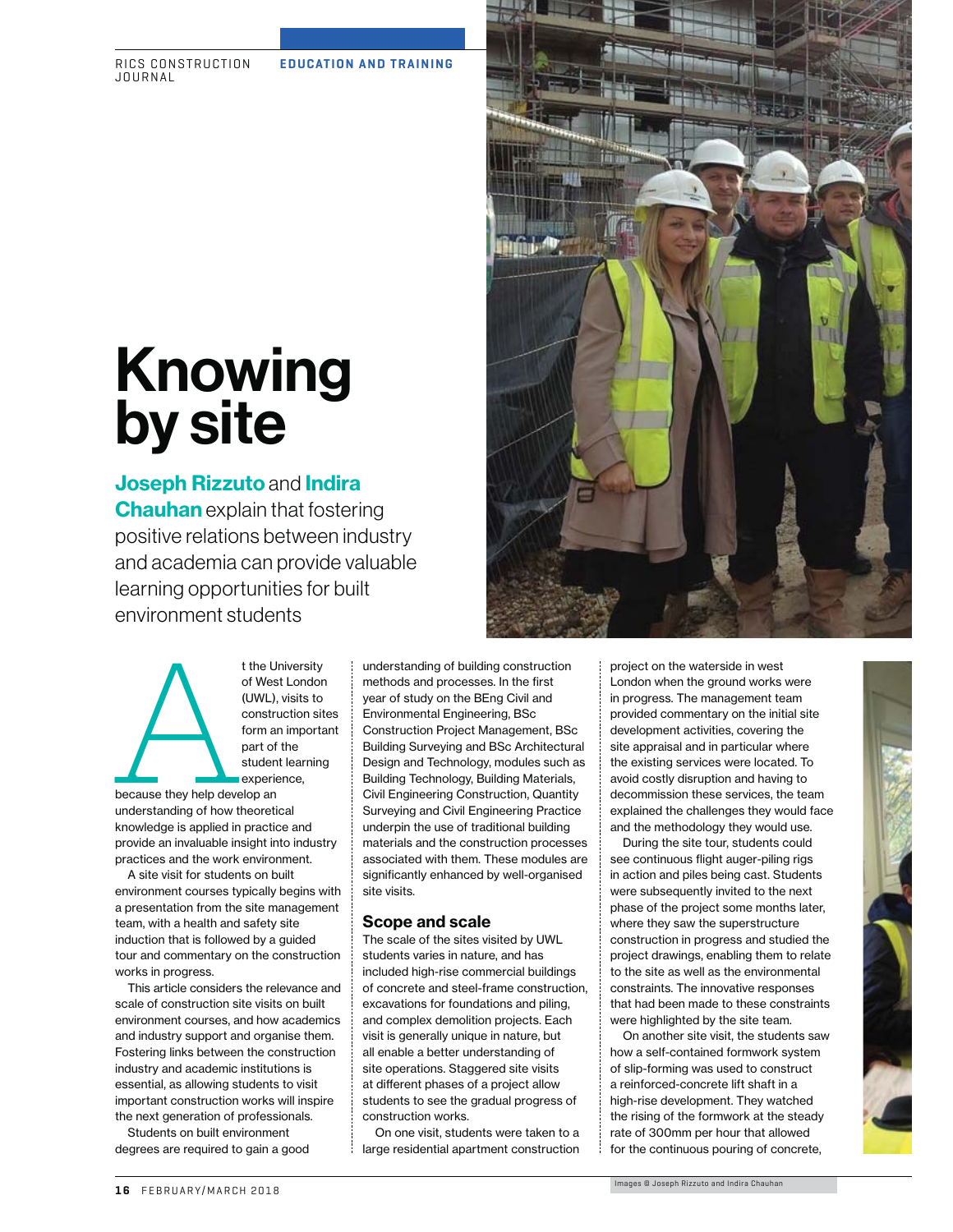



#### RICS CONSTRUCTION JOURNAL

demonstrating the differences between the use of slip-form techniques and the jump-form system that was covered in the classroom.

At a specialist demolition project, meanwhile, students were given an informative presentation by the project manager on the different demolition techniques available. The site was in a congested area of central London and surrounded by listed buildings, so the students were able to gain an appreciation of why specific demolition methods were chosen. The experience of observing actual demolition from a viewing platform reinforced their learning of demolition protocols.

By attending a range of site activities on projects of diverse scales, students are able to see construction works in progress, can understand factors such as environmental issues, or will experience, for example, the effective management of cranes adjacent to railway lines.

After each visit, a debriefing session is held back in the classroom in the form of a group discussion. This allows students to reflect on the various project processes, site constraints and approaches used. As part of the module assessment, students are required to write a reflective essay on their visit, highlighting any unique challenges and how these were managed.

A similar set of visits takes place in the second year of study at UWL, often to complex construction works, where students' increased knowledge and understanding allows greater appreciation of the techniques used.

#### **Student perceptions**

Construction videos and simulations give students a two-dimensional or three-dimensional experience of various processes. However, it is important to consider whether these provide the right stimulus for understanding the scale and impact on an actual site. A recent straw poll of a number of first-year students on the built environment courses at UWL suggested that site visits were a remarkable and distinctive experience that no classroom learning could replicate.

**o** One student commented: "It is great to be able to ask the site team questions and get an insight into the complexities of project planning and management." Another student, who could see the benefits of exploring real projects in action, observed: "Sometimes, it is hard to imagine the dimensions and scale of work that takes place on construction sites. A visit enables a better visualisation of